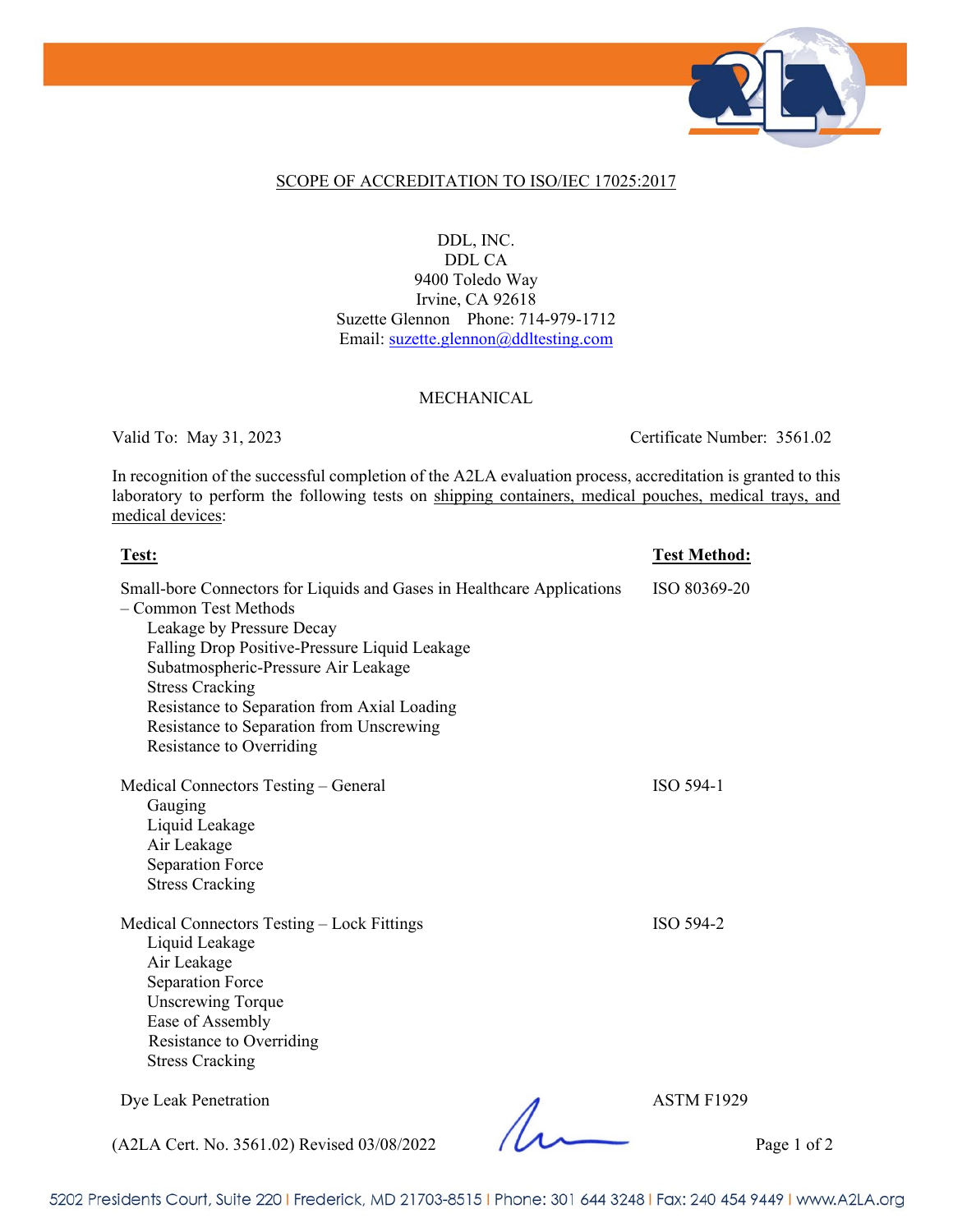| Test:                                                                                                    | <b>Test Method:</b>   |
|----------------------------------------------------------------------------------------------------------|-----------------------|
| Dye Leak, Non-Porous Packaging                                                                           | ASTM F3039            |
| <b>Bubble Leak</b>                                                                                       | ASTM F2096            |
| <b>Burst</b>                                                                                             | ASTM F1140            |
| Visual Inspection                                                                                        | ASTM F1886            |
| Peel                                                                                                     | <b>ASTM F88</b>       |
| <b>Distribution Testing</b>                                                                              | ASTM D4169            |
| Altitude                                                                                                 | ASTM D6653            |
| Drops                                                                                                    | ASTM D5276            |
| Dart Impact                                                                                              | ASTM D6344            |
| <b>Bridge Impact</b>                                                                                     | ASTM D5265            |
| Random Vibration                                                                                         | ASTM D4728            |
| Repetitive Shock - Rotary Vibration                                                                      | ASTM D999             |
| Repetitive Shock - Linear Vibration                                                                      | ASTM D999             |
| Compression                                                                                              | ASTM D642             |
| Performance Testing of Packages for Single Parcel Delivery Systems                                       | ASTM D7386            |
| Packaged-Product for Parcel Delivery System Shipment <150 lbs                                            | <b>ISTA 3A</b>        |
| Extended Testing for Package-Products <150 lbs                                                           | <b>ISTA 1C</b>        |
| Packaged-Products <150 lbs                                                                               | ISTA 1A, 2A           |
| Packaged-Products <150 lbs (Random Vibration)                                                            | <b>ISTA 1G</b>        |
| FEDEX Procedure for Testing Packaged Products <150 lbs                                                   | <b>ISTA 6-FEDEX-A</b> |
| Temperature Test for Transport Packaging                                                                 | <b>ISTA 7D</b>        |
| <b>Environmental Conditioning</b>                                                                        |                       |
| Packages or Packaging Components<br>Temperature: $(-45 \text{ to } 100)$ °C<br>Humidity: (10 to 95) % RH | ASTM D4332            |
| Packaging Systems for Single Parcel Delivery                                                             | ASTM F2825            |
| Accelerated Aging of Sterile Barrier Systems                                                             | ASTM F1980            |